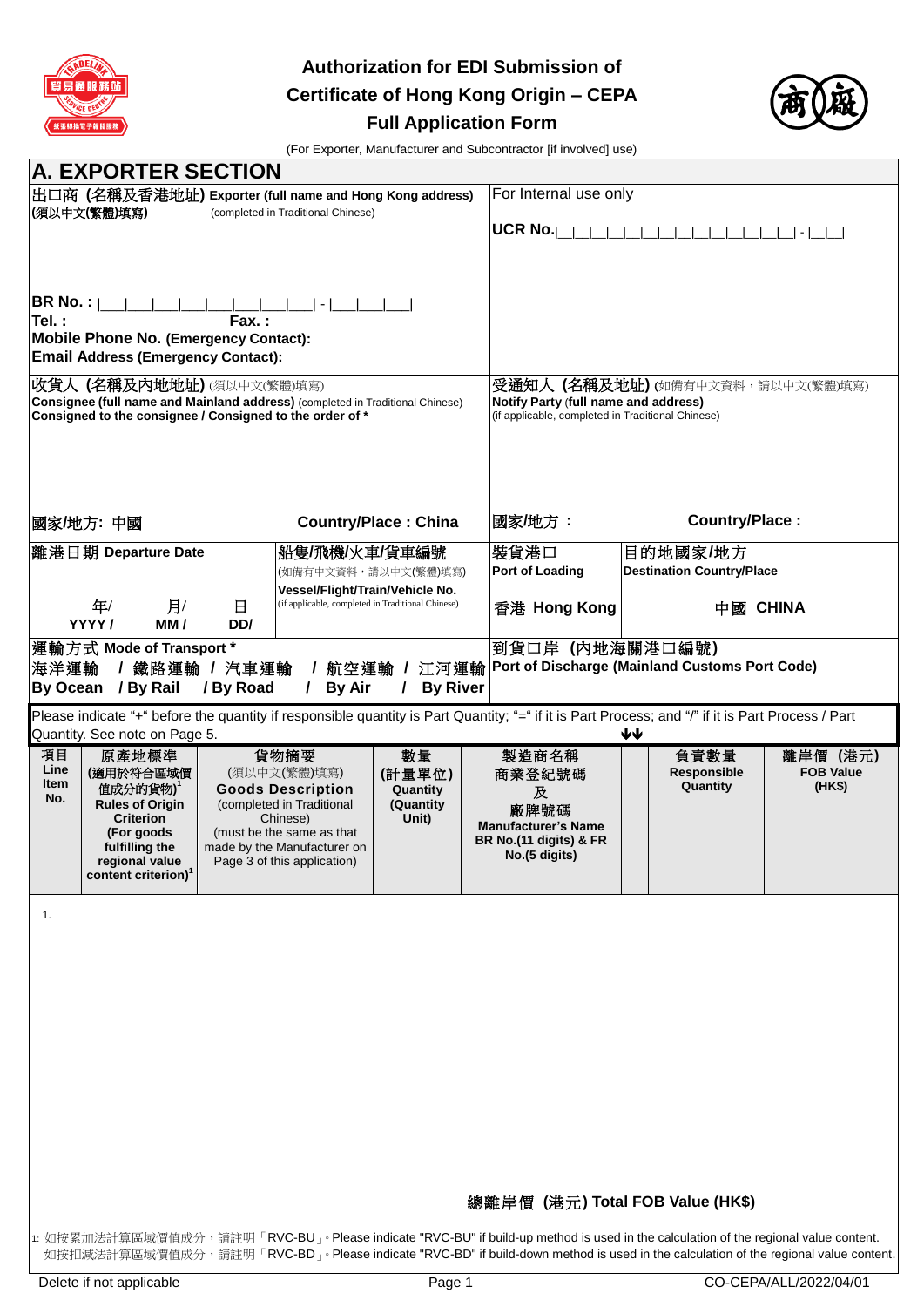| PRODUCT DESCRIPTION (to be printed on the Print-out of the certificate except for Rules of<br><b>Origin Criterion and HK HS code)</b> |                                                                                                                                                      |                                              |                        |                                                                                                                                                                                                                          |                                                                                                                                                                                                                                              |                                                                              |                                                                                                                                                                                                                                                                          |
|---------------------------------------------------------------------------------------------------------------------------------------|------------------------------------------------------------------------------------------------------------------------------------------------------|----------------------------------------------|------------------------|--------------------------------------------------------------------------------------------------------------------------------------------------------------------------------------------------------------------------|----------------------------------------------------------------------------------------------------------------------------------------------------------------------------------------------------------------------------------------------|------------------------------------------------------------------------------|--------------------------------------------------------------------------------------------------------------------------------------------------------------------------------------------------------------------------------------------------------------------------|
| 項目<br>Item<br>No.                                                                                                                     | 包裝標誌、數量<br>及貨櫃編號<br>(如備有中文資料,請以<br>中文(繁體)填寫)<br>Marks, Nos and<br><b>Container No.</b><br>(if applicable,<br>completed in<br>Traditional<br>Chinese) | 包裹件數<br>及種類<br>No. and<br>kind of<br>Package |                        | 貨物摘要 (須以中文(繁體)填寫)<br><b>Product Description</b><br>(completed in Traditional Chinese)<br>數量 (計量單位)<br>Quantity<br>(Quantity Unit)<br>[same as corresponding Goods Description and Quantity<br>(Quantity Unit) on Page 1] |                                                                                                                                                                                                                                              | 香港及内地<br>協制編號<br><b>HK HS Code</b><br>&<br><b>Mainland</b><br><b>HS Code</b> | 商標名稱或<br>標籤(如適用)<br>(如備有中文資料,請以中文(繁體)填<br>寫)<br><b>Brand Names or</b><br>Labels (if any)<br>(if applicable, completed in<br><b>Traditional Chinese)</b>                                                                                                                  |
| 1.                                                                                                                                    |                                                                                                                                                      |                                              |                        |                                                                                                                                                                                                                          |                                                                                                                                                                                                                                              |                                                                              |                                                                                                                                                                                                                                                                          |
|                                                                                                                                       | <b>GACO Membership No.</b> (if applicable)                                                                                                           |                                              |                        | 總件數及包裝種類 Total No. & Type of Package:<br><b>Issuing Organisation:</b>                                                                                                                                                    |                                                                                                                                                                                                                                              |                                                                              |                                                                                                                                                                                                                                                                          |
|                                                                                                                                       |                                                                                                                                                      |                                              |                        |                                                                                                                                                                                                                          |                                                                                                                                                                                                                                              |                                                                              |                                                                                                                                                                                                                                                                          |
|                                                                                                                                       |                                                                                                                                                      |                                              |                        | Supporting Document Codes: (please specify if the code for 'Others' is chosen)                                                                                                                                           | Supporting documents must be provided if expeditious processing application is required.                                                                                                                                                     |                                                                              |                                                                                                                                                                                                                                                                          |
|                                                                                                                                       |                                                                                                                                                      |                                              |                        |                                                                                                                                                                                                                          | Reason Code for Expeditious Processing Request: (please specify if the code for 'Others' is chosen)                                                                                                                                          |                                                                              |                                                                                                                                                                                                                                                                          |
|                                                                                                                                       | <b>Exporter's Special Request Code:</b>                                                                                                              |                                              |                        |                                                                                                                                                                                                                          |                                                                                                                                                                                                                                              |                                                                              |                                                                                                                                                                                                                                                                          |
|                                                                                                                                       | <b>Exporter's Special Declaration / Statement, if any:</b>                                                                                           |                                              |                        | (For providing supplementary text required where necessary, when other declaration codes are used)                                                                                                                       |                                                                                                                                                                                                                                              |                                                                              |                                                                                                                                                                                                                                                                          |
|                                                                                                                                       | <b>Exporter's Declaration</b>                                                                                                                        |                                              |                        |                                                                                                                                                                                                                          |                                                                                                                                                                                                                                              |                                                                              |                                                                                                                                                                                                                                                                          |
|                                                                                                                                       | Standard Declaration: T04, CEP                                                                                                                       |                                              |                        |                                                                                                                                                                                                                          | Other declaration codes, if any ________________                                                                                                                                                                                             |                                                                              |                                                                                                                                                                                                                                                                          |
|                                                                                                                                       |                                                                                                                                                      | (Name of Signatory)                          |                        |                                                                                                                                                                                                                          |                                                                                                                                                                                                                                              |                                                                              | , HKID/Passport No. ________________, acting and signing for and on behalf of                                                                                                                                                                                            |
|                                                                                                                                       |                                                                                                                                                      |                                              |                        |                                                                                                                                                                                                                          |                                                                                                                                                                                                                                              |                                                                              | n make the following declarations and authorization:                                                                                                                                                                                                                     |
|                                                                                                                                       | my declaration are as above.                                                                                                                         |                                              | (Name of the Exporter) |                                                                                                                                                                                                                          | information declared on this form and to receive messages from the Government on behalf of the Exporter.<br>I have also read, understood and consent to the Privacy Policy as referred to in the service centre form for Tradelink Services. |                                                                              | I declare that I have read and understood the standard declarations and special codes on page 5 of this form and the codes representing<br>I hereby authorize The Chinese Manufacturers' Association of Hong Kong to send messages to the Government on the basis of the |
|                                                                                                                                       | Date                                                                                                                                                 |                                              |                        | Signature                                                                                                                                                                                                                |                                                                                                                                                                                                                                              | <b>Business Chop</b>                                                         |                                                                                                                                                                                                                                                                          |
|                                                                                                                                       |                                                                                                                                                      |                                              |                        |                                                                                                                                                                                                                          | substitution of goods in respect of a Certificate of Origin is \$500,000 and two years' imprisonment.                                                                                                                                        |                                                                              | Warning: The maximum penalty for making a false declaration in an application for the issue of a Certificate of Origin or for                                                                                                                                            |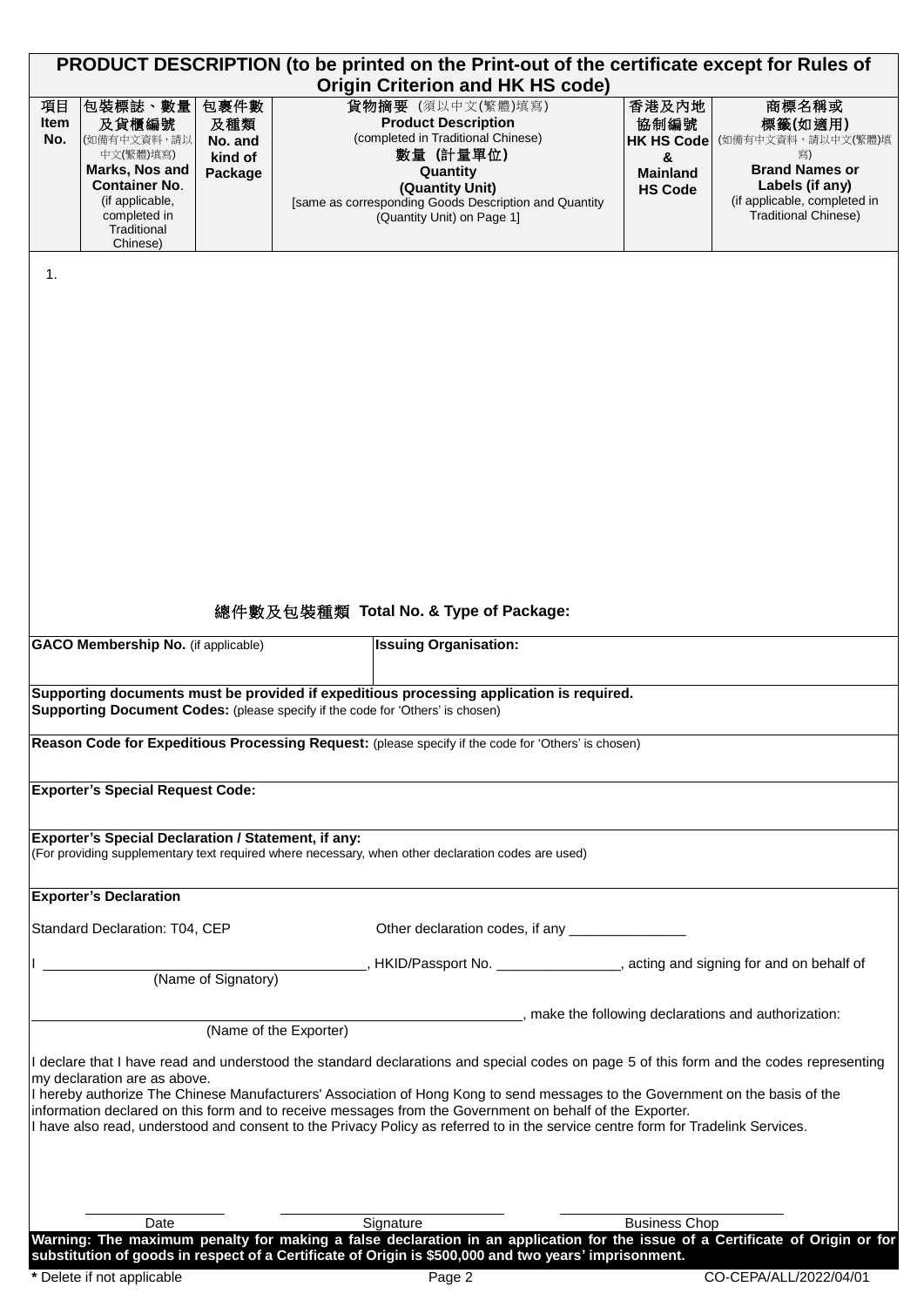| <b>B. MANUFACTURER &amp; SUBCONTRACTOR SECTION</b><br>(please use additional form if more than 1 manufacturer or subcontractor is involved)                                              |                                                                                                                                                                     |                                                                                                                                                                                                                                                                         |                                                           |                                              |                                                          |
|------------------------------------------------------------------------------------------------------------------------------------------------------------------------------------------|---------------------------------------------------------------------------------------------------------------------------------------------------------------------|-------------------------------------------------------------------------------------------------------------------------------------------------------------------------------------------------------------------------------------------------------------------------|-----------------------------------------------------------|----------------------------------------------|----------------------------------------------------------|
| Manufacturer Name:                                                                                                                                                                       |                                                                                                                                                                     |                                                                                                                                                                                                                                                                         | Address of Goods Available for Inspection:                |                                              |                                                          |
|                                                                                                                                                                                          |                                                                                                                                                                     |                                                                                                                                                                                                                                                                         |                                                           |                                              |                                                          |
| Address Code:                                                                                                                                                                            |                                                                                                                                                                     |                                                                                                                                                                                                                                                                         |                                                           |                                              |                                                          |
|                                                                                                                                                                                          |                                                                                                                                                                     |                                                                                                                                                                                                                                                                         |                                                           |                                              |                                                          |
|                                                                                                                                                                                          | FR No. :  ___ ___ ___ ___ ___                                                                                                                                       |                                                                                                                                                                                                                                                                         |                                                           |                                              |                                                          |
| Tel.:                                                                                                                                                                                    |                                                                                                                                                                     | Fax:                                                                                                                                                                                                                                                                    | in Hong Kong                                              |                                              | Principal Process(es) Done by Manufacturer and Outworker |
|                                                                                                                                                                                          | <b>Manufacturer Role</b>                                                                                                                                            |                                                                                                                                                                                                                                                                         |                                                           |                                              |                                                          |
|                                                                                                                                                                                          | Manufacturer cum Knitter / Manufacturer *                                                                                                                           |                                                                                                                                                                                                                                                                         |                                                           |                                              |                                                          |
| 項目<br>Line<br>Item<br>No.                                                                                                                                                                | 原產地標準<br>(適用於符合區域價<br>值成分的貨物)<br><b>Rules of</b><br>Origin<br><b>Criterion</b><br>(For goods<br>fulfilling the<br>regional value<br>content criterion) <sup>1</sup> | 貨物摘要 (須以中文(繁體)填寫)<br><b>Goods Description</b><br>(completed in Traditional Chinese)<br>(must be the same as that made by the Exporter on Page<br>1 of this application)                                                                                                 | <b>Materials &amp; Components</b><br>of HK Origin         |                                              | <b>Materials &amp; Components</b><br>of Other Origin     |
|                                                                                                                                                                                          |                                                                                                                                                                     | 1: 如按累加法計算區域價值成分,請註明「RVC-BU」。Please indicate "RVC-BU" if build-up method is used in the calculation of the regional value content.<br>如按扣減法計算區域價值成分,請註明「RVC-BD」。Please indicate "RVC-BD" if build-down method is used in the calculation of the regional value content. |                                                           |                                              |                                                          |
| Please indicate "+ " before the quantity if responsible quantity is Part Quantity; "= " if it is Part Process; and "/ " if it is Part Process<br>Part Quantity. See note on page 5.<br>₩ |                                                                                                                                                                     |                                                                                                                                                                                                                                                                         |                                                           |                                              |                                                          |
| Line<br>Item<br>No                                                                                                                                                                       | Line Item Quantity &<br>Unit as Declared by<br><b>Exporter on page 1</b>                                                                                            | <b>Responsible Quantity</b><br>as Declared by<br>Exporter (a)                                                                                                                                                                                                           | <b>Manufacturer</b><br>Responsible<br><b>Quantity (b)</b> | Subcontractor<br>Responsible<br>Quantity (c) | <b>Outworker</b><br>Responsible<br>Quantity (d)          |
| $\mathbf{1}$ .                                                                                                                                                                           |                                                                                                                                                                     |                                                                                                                                                                                                                                                                         |                                                           |                                              |                                                          |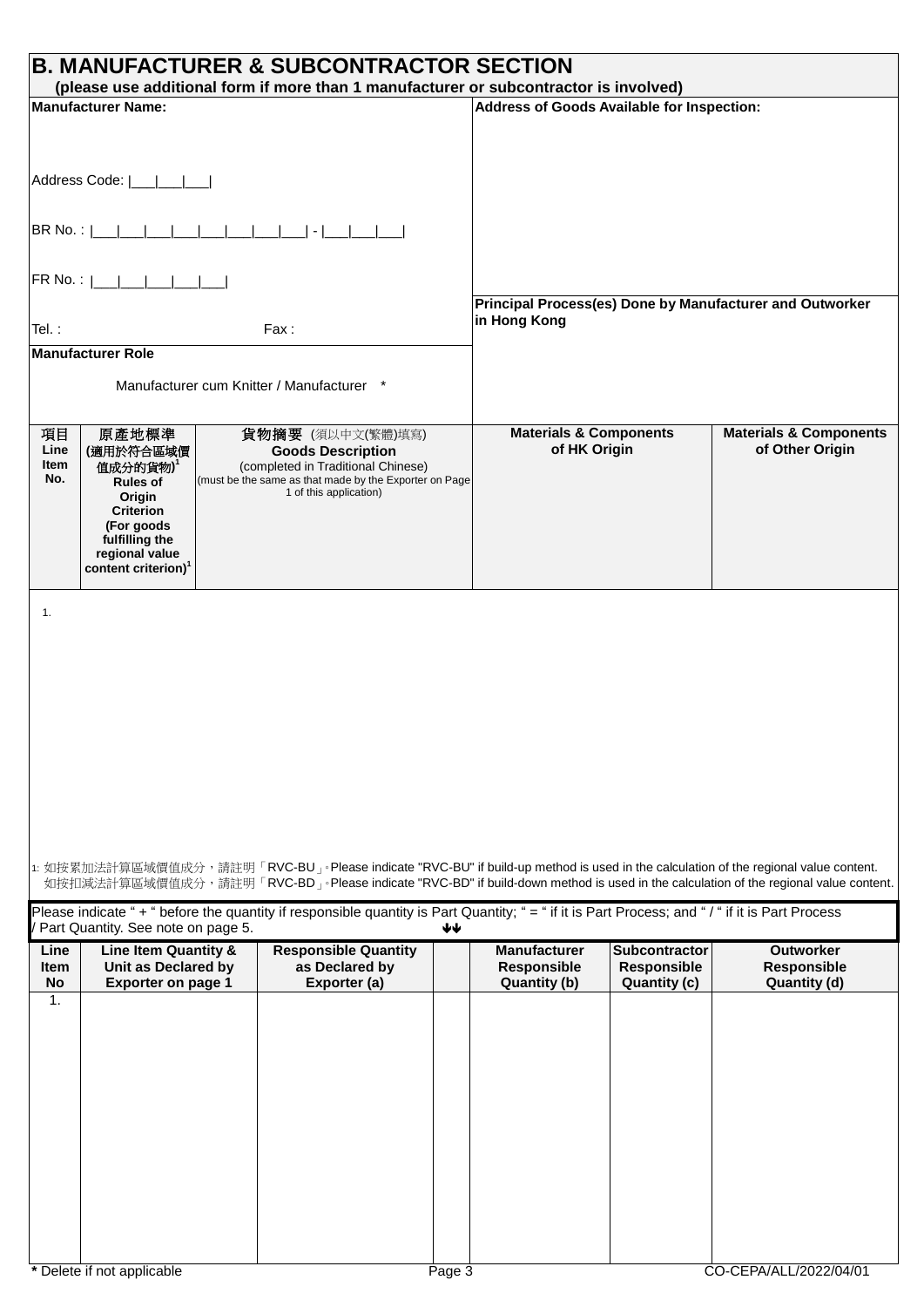| Manufacturer's Special Declaration / Statement, if any<br>(For providing supplementary text required, where necessary, when other declaration codes are used)                                                                                                                                                                                     |           |  |                                                                                                                                                                                                                                                                               |  |
|---------------------------------------------------------------------------------------------------------------------------------------------------------------------------------------------------------------------------------------------------------------------------------------------------------------------------------------------------|-----------|--|-------------------------------------------------------------------------------------------------------------------------------------------------------------------------------------------------------------------------------------------------------------------------------|--|
| <b>Manufacturer's Declaration</b>                                                                                                                                                                                                                                                                                                                 |           |  |                                                                                                                                                                                                                                                                               |  |
| Standard Declaration: T02, CEP                                                                                                                                                                                                                                                                                                                    |           |  | Other declaration codes, if any                                                                                                                                                                                                                                               |  |
|                                                                                                                                                                                                                                                                                                                                                   |           |  | , HKID/Passport No. ________________, acting and signing for and on behalf of                                                                                                                                                                                                 |  |
| (Name of Signatory)                                                                                                                                                                                                                                                                                                                               |           |  |                                                                                                                                                                                                                                                                               |  |
|                                                                                                                                                                                                                                                                                                                                                   |           |  | make the following declarations and authorization:                                                                                                                                                                                                                            |  |
| (Name of the Manufacturer)<br>my declaration are as above.<br>Government on the basis of the information declared on this form, and to receive messages from the Government on behalf of the<br>Manufacturer.<br>I have also read, understood and consent to the Privacy Policy as referred to in the service centre form for Tradelink Services. |           |  | I declare that I have read and understood the standard declarations and special codes on page 5 of this form and the codes representing<br>I hereby authorize The Chinese Manufacturers' Association of Hong Kong to send (and to transform, where necessary) messages to the |  |
| Date<br>Note: Manufacturers and subcontractors have to ensure that the persons acting and signing for and on behalf of the manufacturers/subcontractors should be identical to the<br>authorized signatories provided to the Trade and Industry Department else applications submitted will be deferred/rejected.                                 | Signature |  | <b>Business Chop</b>                                                                                                                                                                                                                                                          |  |
|                                                                                                                                                                                                                                                                                                                                                   |           |  |                                                                                                                                                                                                                                                                               |  |
| Principal Process(es) Done by Subcontractor in Hong Kong<br><b>Subcontractor Name:</b>                                                                                                                                                                                                                                                            |           |  | Principal Process(es) Done by Subcontractor in Hong Kong                                                                                                                                                                                                                      |  |
|                                                                                                                                                                                                                                                                                                                                                   |           |  |                                                                                                                                                                                                                                                                               |  |
| LSA No. _________________<br>Address Code:                                                                                                                                                                                                                                                                                                        |           |  |                                                                                                                                                                                                                                                                               |  |
|                                                                                                                                                                                                                                                                                                                                                   |           |  |                                                                                                                                                                                                                                                                               |  |
| $FR$ No. $L$ $L$ $L$ $L$ $L$                                                                                                                                                                                                                                                                                                                      |           |  |                                                                                                                                                                                                                                                                               |  |
| Tel.∶<br>Fax.:                                                                                                                                                                                                                                                                                                                                    |           |  |                                                                                                                                                                                                                                                                               |  |
| <b>Subcontractor's Declaration</b><br>Standard Declaration: T03, CEP                                                                                                                                                                                                                                                                              |           |  |                                                                                                                                                                                                                                                                               |  |
|                                                                                                                                                                                                                                                                                                                                                   |           |  | , HKID/Passport No. ________________, acting and signing for and on behalf of                                                                                                                                                                                                 |  |
| (Name of Signatory)                                                                                                                                                                                                                                                                                                                               |           |  |                                                                                                                                                                                                                                                                               |  |
|                                                                                                                                                                                                                                                                                                                                                   |           |  | , make the following declarations and authorization:                                                                                                                                                                                                                          |  |
| (Name of the Subcontractor)                                                                                                                                                                                                                                                                                                                       |           |  |                                                                                                                                                                                                                                                                               |  |
|                                                                                                                                                                                                                                                                                                                                                   |           |  | declare that I have read and understood the standard declarations and special codes on page 5 of this form and the codes representing my declaration are                                                                                                                      |  |
| as above.<br>declared on this form and to receive messages from the Government on behalf of the Subcontractor.<br>I have also read, understood and consent to the Privacy Policy as referred to in the service centre form for Tradelink Services.                                                                                                |           |  | I hereby authorizeThe Chinese Manufacturers' Association of Hong Kong to transform and send messages to the Government on the basis of the information                                                                                                                        |  |
|                                                                                                                                                                                                                                                                                                                                                   |           |  |                                                                                                                                                                                                                                                                               |  |
|                                                                                                                                                                                                                                                                                                                                                   |           |  |                                                                                                                                                                                                                                                                               |  |
| Date<br>Note: Manufacturers and subcontractors have to ensure that the persons acting and signing for and on behalf of the manufacturers/subcontractors should be identical to the                                                                                                                                                                | Signature |  | <b>Business Chop</b>                                                                                                                                                                                                                                                          |  |
| authorized signatories provided to the Trade and Industry Department else applications submitted will be deferred/rejected.                                                                                                                                                                                                                       |           |  |                                                                                                                                                                                                                                                                               |  |
| substitution of goods in respect of a Certificate of Origin is \$500,000 and two years' imprisonment.                                                                                                                                                                                                                                             |           |  | Warning: The maximum penalty for making a false declaration in an application for the issue of a Certificate of Origin or for                                                                                                                                                 |  |
|                                                                                                                                                                                                                                                                                                                                                   |           |  |                                                                                                                                                                                                                                                                               |  |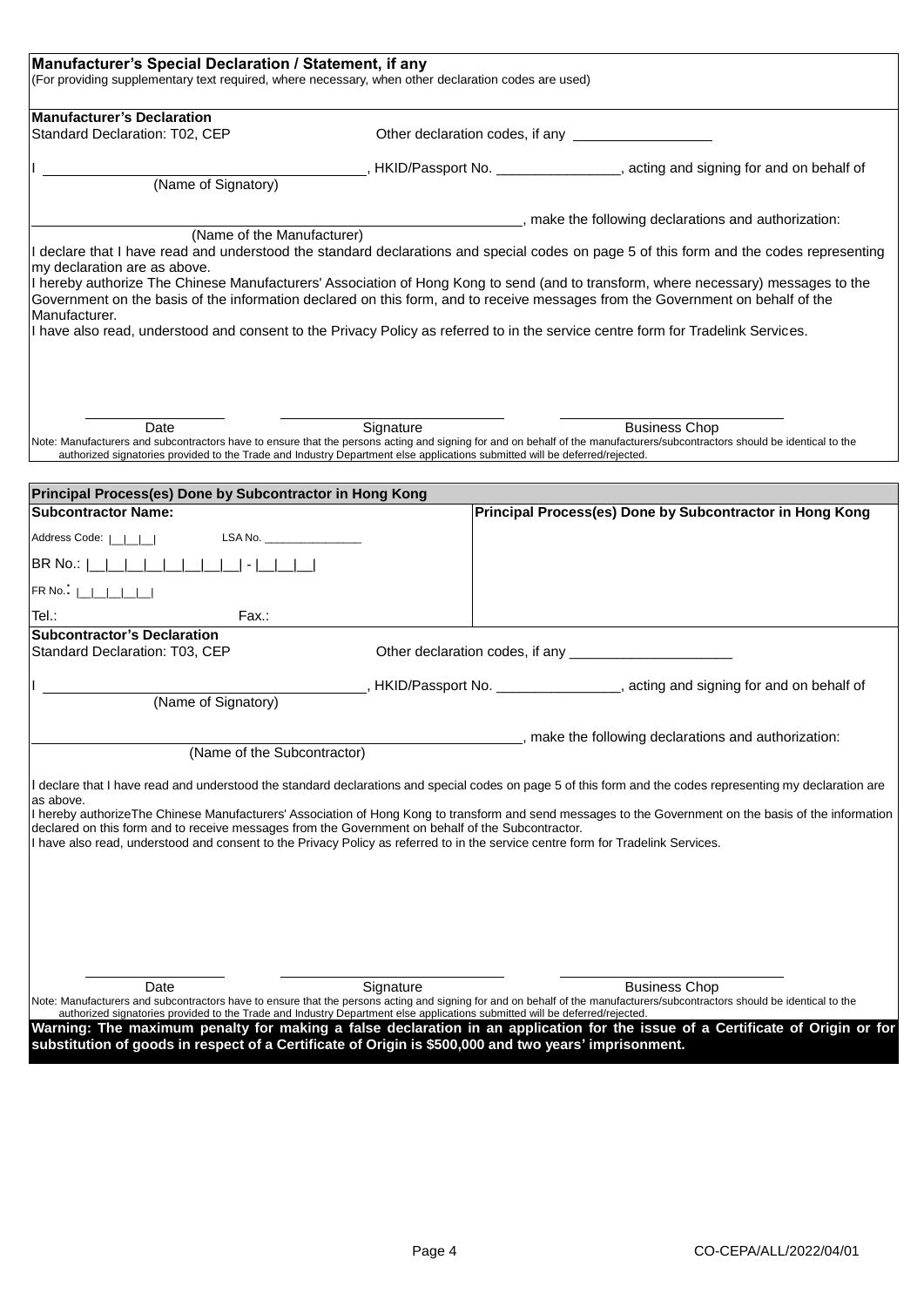## **CERTIFICATE OF HONG KONG ORIGIN – CEPA**

|            | STANDARD DECLARATION                             | <b>CODE LIST</b>                                                                                                                                                                                                                                                                                                                                                                                                                                                                                                                                                                                                                                                                                                                                                                                                                                                                                                                                                                                                         |
|------------|--------------------------------------------------|--------------------------------------------------------------------------------------------------------------------------------------------------------------------------------------------------------------------------------------------------------------------------------------------------------------------------------------------------------------------------------------------------------------------------------------------------------------------------------------------------------------------------------------------------------------------------------------------------------------------------------------------------------------------------------------------------------------------------------------------------------------------------------------------------------------------------------------------------------------------------------------------------------------------------------------------------------------------------------------------------------------------------|
| <b>T04</b> | Code To be made by<br><b>Exporter</b>            | <b>Description</b><br>I hereby declare that (1) I am duly authorized by the exporter to make this declaration on its behalf; (2) all the<br>information given herein has been checked by me on behalf of the exporter and is true; (3) the merchandise<br>described in this application consists exclusively of the goods manufactured / processed / produced by the<br>manufacturer / processor / producer / subcontractor described in the application and will be exported by the                                                                                                                                                                                                                                                                                                                                                                                                                                                                                                                                     |
|            |                                                  | exporter in the manner described in this application; and (4) the exporter has not applied to any other<br>Certificate Issuing Organization for a Certificate of Origin in respect of the consignment described in this<br>application. The exporter also authorizes the Director-General of Trade and Industry or the Government<br>Approved Certification Organization with which this application is filed to disclose all or any of the information<br>provided herein to any third parties in Hong Kong or elsewhere including the Mainland General Administration<br>of Customs in connection with customs clearance and processing of tariff under the Closer Economic<br>Partnership Arrangement (CEPA).                                                                                                                                                                                                                                                                                                         |
| <b>T02</b> | <b>Manufacturer</b>                              | I hereby declare that (1) I am duly authorized by the manufacturer to make this declaration on its behalf; (2) all<br>the information given herein has been checked by me on behalf of the manufacturer and is true; (3) the goods<br>which are fully and accurately described in this manufacturer declaration have been manufactured /<br>processed / produced in the manufacturer's / subcontractor's premises or place in Hong Kong registered with<br>Trade and Industry Department; (4) the principal processes done by the manufacturer / subcontractor<br>declared in this manufacturer declaration have been carried out in the manufacturer's / subcontractor's<br>premises or place in Hong Kong registered with Trade and Industry Department as represented by its / their<br>address code(s) described in this declaration; and (5) the goods will be located in the address of goods<br>available for inspection as described in this declaration for not less than 2 clear working days from the date of |
| M22        | <b>Manufacturer</b>                              | this manufacturer declaration. The manufacturer also authorizes the Director-General of Trade and Industry<br>or the Government Approved Certification Organization with which this application is filed to disclose all or any<br>of the information provided herein to any third parties in Hong Kong or elsewhere.<br>I declare that the goods described in this manufacturer declaration have fulfilled the regional value content<br>requirement under CEPA and the Agreement on Trade in Goods; and that product development costs are                                                                                                                                                                                                                                                                                                                                                                                                                                                                             |
| M23        | <b>Manufacturer</b>                              | included in the regional value content.<br>I declare that the goods described in this manufacturer declaration have fulfilled the regional value content<br>requirement under CEPA and the Agreement on Trade in Goods; and that the value of Goods and/or Materials                                                                                                                                                                                                                                                                                                                                                                                                                                                                                                                                                                                                                                                                                                                                                     |
| <b>T03</b> | <b>Subcontractor</b>                             | originating in the Mainland is included in the regional value content.<br>I hereby declare that (1) I am duly authorized by the subcontractor to make this declaration on its behalf; (2)<br>all the information given herein has been checked by me on behalf of the subcontractor and is true; and (3)<br>the subcontractor has carried out the principal process(es) done by the subcontractor declared in this<br>manufacturer declaration in its factory in Hong Kong registered with Trade and Industry Department as<br>represented by its address code described in this declaration. The subcontractor also authorizes the<br>Director-General of Trade and Industry or the Government Approved Certification Organization with which this<br>application is filed to disclose all or any of the information provided herein to any third parties in Hong Kong or<br>elsewhere.                                                                                                                                 |
| <b>CEP</b> | <b>Exporter, Manufacturer</b><br>& Subcontractor | I declare that the goods described in this application comply with the origin requirements specified for those<br>goods in the Closer Economic Partnership Arrangement (CEPA) and the Agreement on Trade in Goods.                                                                                                                                                                                                                                                                                                                                                                                                                                                                                                                                                                                                                                                                                                                                                                                                       |

**RULES OF ORIGIN CRITERION (For goods fulfilling the regional value content criterion)**

## **EXPORTER'S SPECIAL REQUEST CODES**

# **Code Description Code Description** 501 Request for an additional copy of the certificate. 206 Explanatory letter for expeditious application<br>503 Request for endorsement on supporting documents such as 207 Explanatory letter (others) 507 Request for endorsement on supporting documents such as 207<br>208 commercial invoice

### **EXPEDITIOUS PROCESSING REQUEST REASON CODES**

- Code Description<br>101 To meet unexpected change of tight shipment schedule 213 Copy of invoice Frace Enterned Unexpected change of tight shipment schedule 213 Copy of invoice<br>102 To meet urgent request of the overseas buyer for advanced 216 Relevant copy of Certificate of Origin 102 To meet urgent request of the overseas buyer for advanced 216<br>delivery of goods 219
- 103 To send samples urgently required by overseas buyers holder<br>104 To facilitate clearance of consignments held up by overseas 220 Copy of authorisation letter from copyright holder<br>103 Others HD3 Others To facilitate clearance of consignments held up by overseas
- customs HD3 Others 105 Application being deferred for one or more times
- 106 Deferred for amendment after production / consignment **NOTE:**
- 
- 

### **Code Description**

| RVC-BU | Regional Value Content - Build-up Method   |
|--------|--------------------------------------------|
| RVC-BD | Regional Value Content - Build-down Method |

## **SUPPORTING DOCUMENT CODES**

- 
- 
- 208 Copy of buyer's order<br>209 Copy of production or
- 209 Copy of production order and records
- 210 Copy of buyer's shipment instructions 211 Copy of relevant documents from overseas customs
	-
- 
- Copy of authorisation letter from registered brand name / trademark<br>holder
- 
- 

check by C&ED. Part Process, (a) = (b) = (c) = (d), value of the indicator should be '=' 110 To meet the terms of Letter of Credit (L/C) Part Quantity, (a) = (b) + (c) + (d), value of the indicator should be '+'

HD3 Others when (b) + (c) + (d) do not add up or each is not equivalent to (a), value of the indicator should be '/'